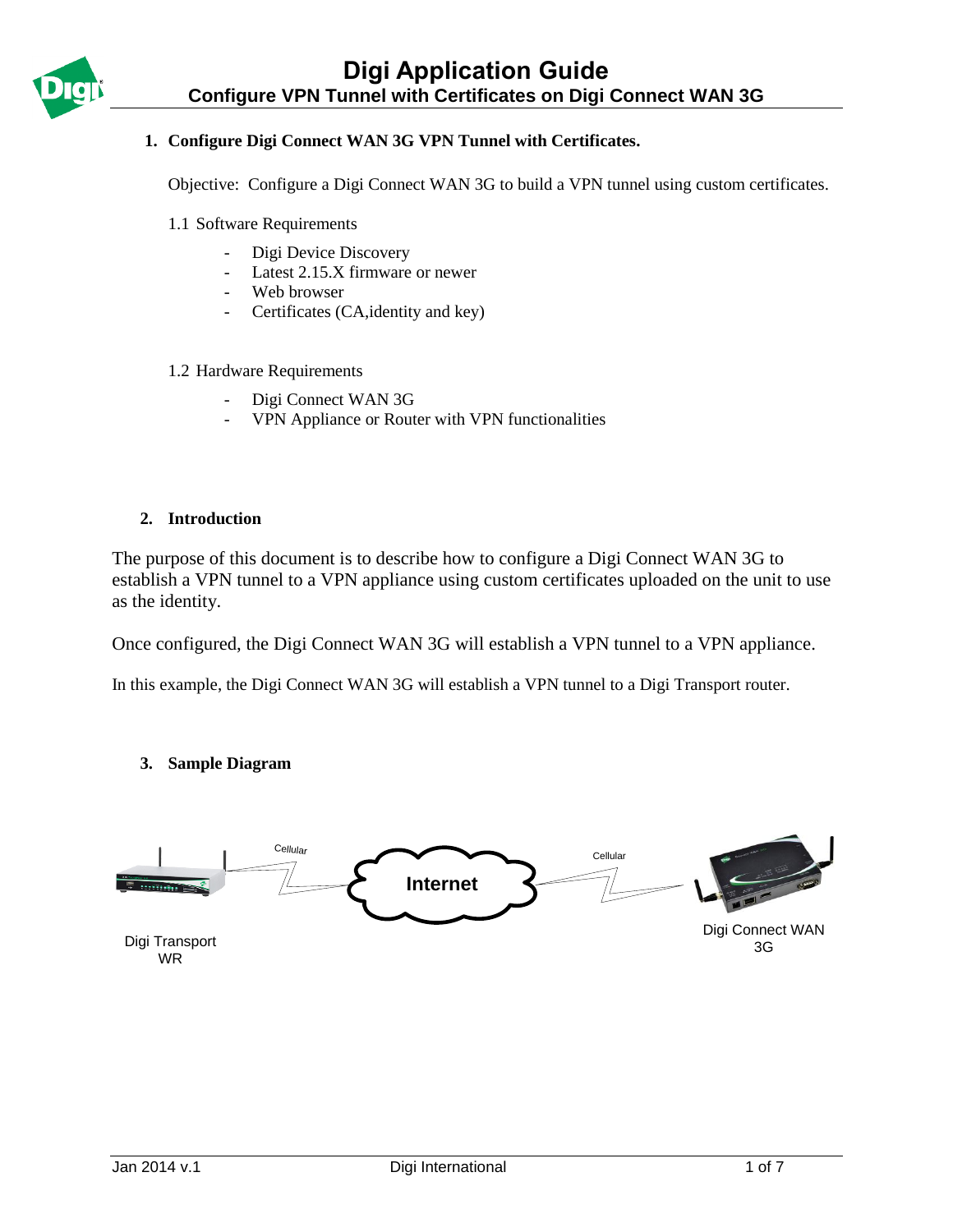

## **4. Installing Custom certificates in the Digi Connect WAN 3G**

*Note: It is possible to create certificates using OpenSSL and the integrated tools. For more information, please visit [http://www.openssl.org](http://www.openssl.org/)*

- a) Open a web browser to the IP Address of the Digi Connect Wan 3G or use the Digi Device Discovery tool
- b) Navigate to : **Administration>X.509 Certificate/Key Management** and click on **Certificate Authorities (CAs) / Certificate Revocation Lists (CRLs)**
- c) Navigate to : **Upload Certificate Authority Certificates and Certificate Revocation Lists**, click the **Browse** button, select your CA certificate and click **Upload**

| <b>X.509 Certificate and Key Management</b> |                                                                                                                                                      |
|---------------------------------------------|------------------------------------------------------------------------------------------------------------------------------------------------------|
|                                             | ▼ Certificate Authorities (CAs) / Certificate Revocation Lists (CRLs)                                                                                |
|                                             | Upload Certificate Authority Certificates and Certificate Revocation Lists                                                                           |
|                                             | Upload certificate authority (CA) certificates, or certificate revocation list (CRL) files. Files may be in ASN.1 DER or PEM Base64 encoded formats. |
| <b>Upload File:</b>                         | Browse                                                                                                                                               |
| Jpload                                      |                                                                                                                                                      |
|                                             |                                                                                                                                                      |

d) The CA certificate should now appear under "**Installed Certificate Authority Certificates**"

|        |                |               | Installed Certificate Authority Certificates [1/8 Entries Used] |
|--------|----------------|---------------|-----------------------------------------------------------------|
| Action | <b>Subject</b> | <b>Issuer</b> | <b>Expiration</b>                                               |
|        | digi           | digi          | Jan 30 10:18:31 2015 GMT                                        |
| Delete |                |               |                                                                 |
|        |                |               |                                                                 |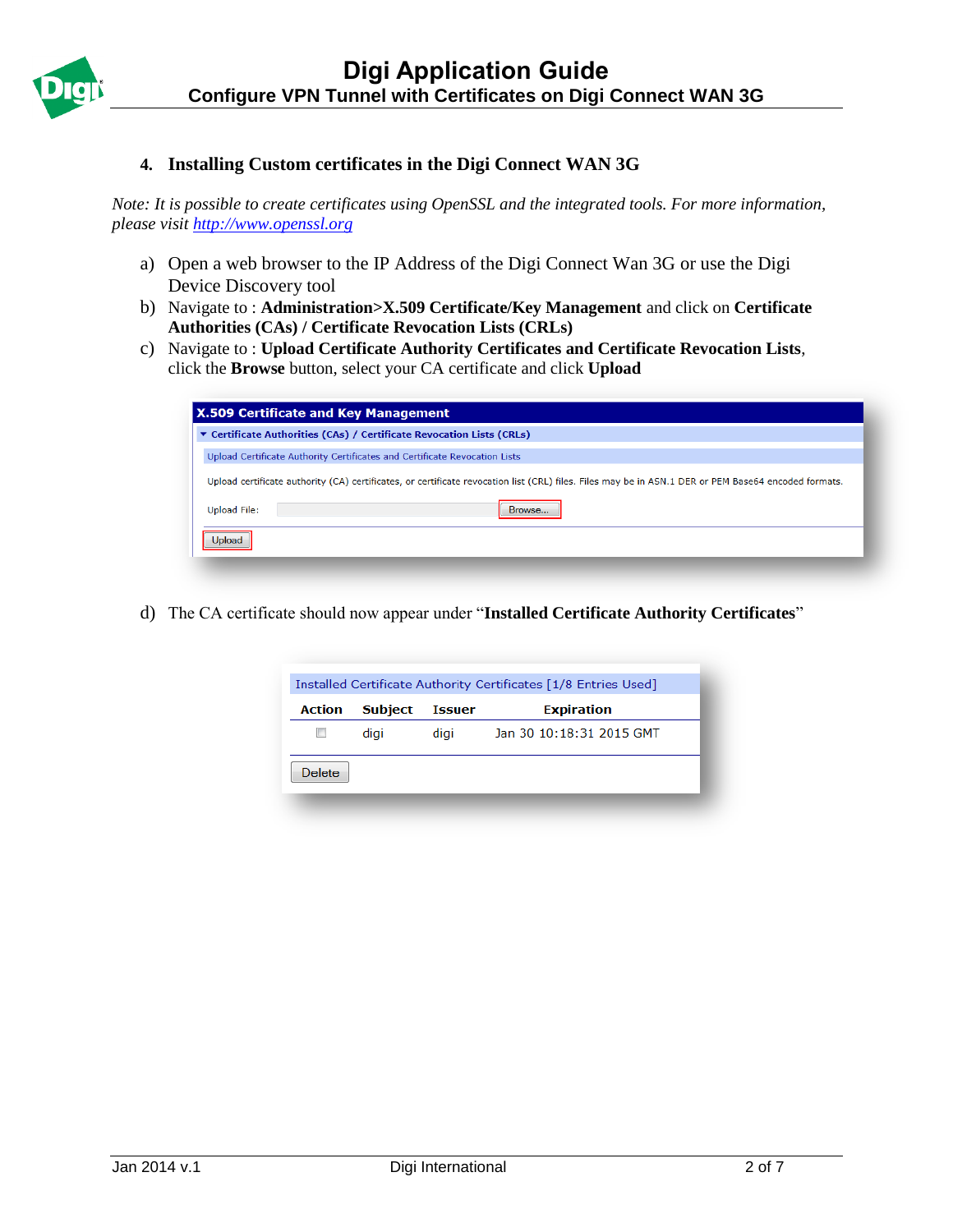

- e) Navigate to : **Virtual Private Network (VPN) Identities**, click on **"Upload VPN identity Keys and Certificates"**, click the **Browse** button, select your identity certificate (enter the password in the password field if the certificate is protected by a password) and click **Upload**
- f) Repeat the same steps for the identity

|                     | Upload VPN Identity Keys and Certificates                                                                                                   |
|---------------------|---------------------------------------------------------------------------------------------------------------------------------------------|
|                     | Upload VPN RSA or DSA identity keys and certificates. Identity certificate and key files may be in ASN.1 DER or PEM Base64 encoded formats. |
| <b>Upload File:</b> | Browse                                                                                                                                      |
| Password:           | A password is required only if the host key file is encrypted:                                                                              |
| Jpload              |                                                                                                                                             |

g) The Identity Certificates and Keys should now appear under each section

|               |                |               | Installed VPN Identity Certificates [1/5 Entries Used] |                     |
|---------------|----------------|---------------|--------------------------------------------------------|---------------------|
| <b>Action</b> | <b>Subject</b> | <b>Issuer</b> | <b>Expiration</b>                                      | <b>Matching Key</b> |
|               | digi           | digi          | Jan 29 10:16:31 2017 GMT                               | Matching key found  |
| Delete        |                |               |                                                        |                     |
|               |                |               | Installed VPN Identity Keys [1/5 Entries Used]         |                     |
| <b>Action</b> | <b>Type</b>    |               | <b>Matching Certificate</b>                            |                     |
|               | 1024 bit RSA   | digi          |                                                        |                     |
| Delete        |                |               |                                                        |                     |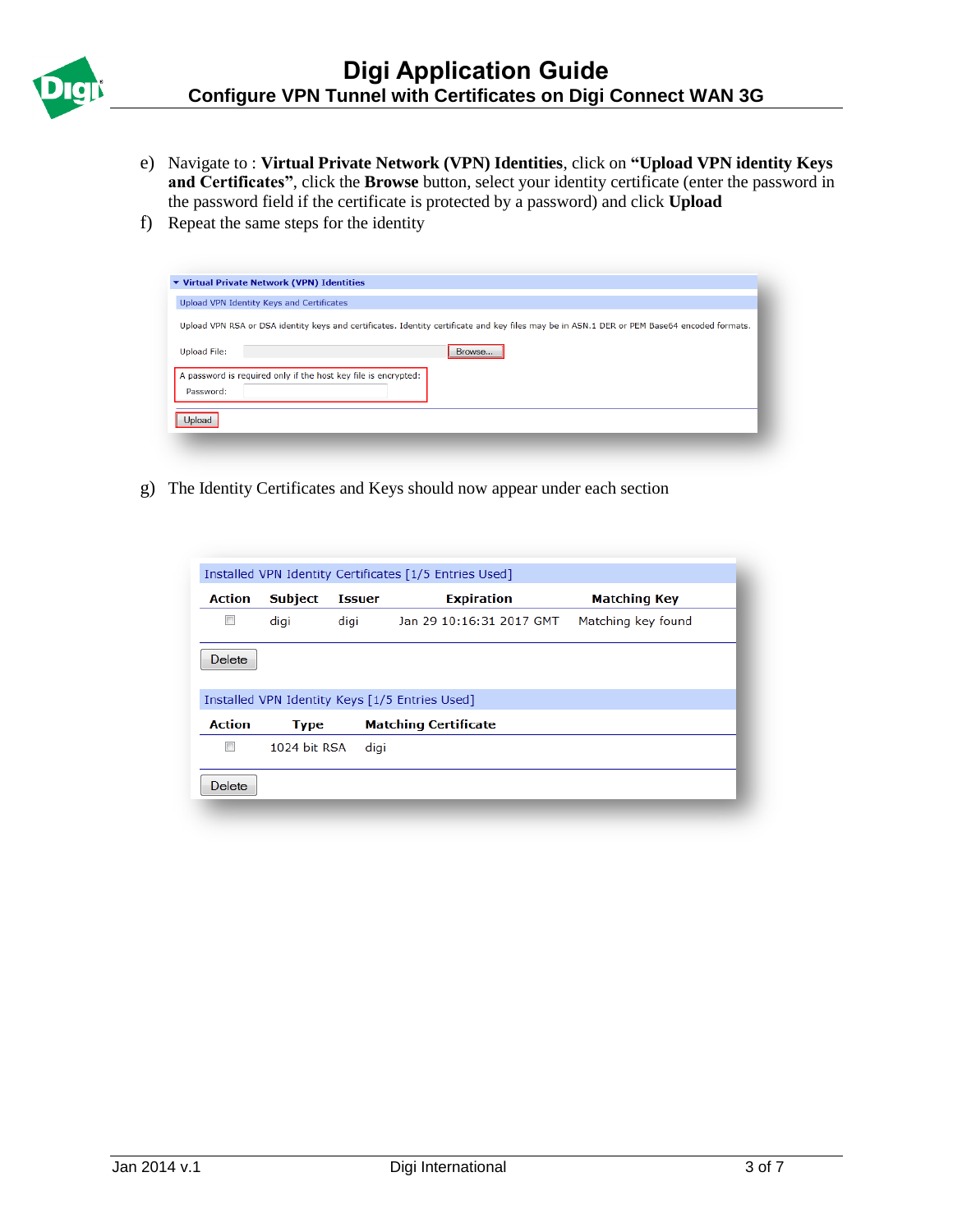

# **5. Configuring the VPN tunnel settings**

# Navigate to **Configuration > Network > Virtual Private Network (VPN) Settings > VPN Policy Settings**

- a) Click on the **Add** button
- b) Configure the tunnel with the following

| <b>VPN - Tunnel #1 - Configuration</b>              |                                                                                        |
|-----------------------------------------------------|----------------------------------------------------------------------------------------|
| Description:                                        | <b>Cert Tunnel</b>                                                                     |
| <b>VPN Tunnel:</b>                                  | $\blacktriangledown$<br><b>ISAKMP</b>                                                  |
| <b>Local Endpoint Type:</b>                         | Local endpoint is a subnet<br>$\blacktriangledown$                                     |
| <b>VPN Mode</b>                                     |                                                                                        |
| 0.0.0.0                                             | © Initiate client connections to and accept connections from the remote VPN device at: |
| <sup>o</sup> Accept connections from any VPN device |                                                                                        |
| Identity                                            |                                                                                        |
| Network Interface: mobile0                          |                                                                                        |
|                                                     | Keep tunnel up by periodically sending pings                                           |
| Minutes Between Pings:                              | $\overline{0}$                                                                         |
|                                                     | Use the following as the identity: 00:40:9D:4A:1D:4C@digi.com                          |
| C Use the interface IP address                      |                                                                                        |
|                                                     | <sup>®</sup> Use the identity certificate X.509 distinguished name (DN)                |
| <b>Local Endpoint</b>                               |                                                                                        |
|                                                     | Tunnel Network Traffic from the following Local Network:                               |
| <b>IP Address:</b>                                  | 192.168.1.0                                                                            |
| Subnet Mask:                                        | 255.255.255.0                                                                          |
|                                                     |                                                                                        |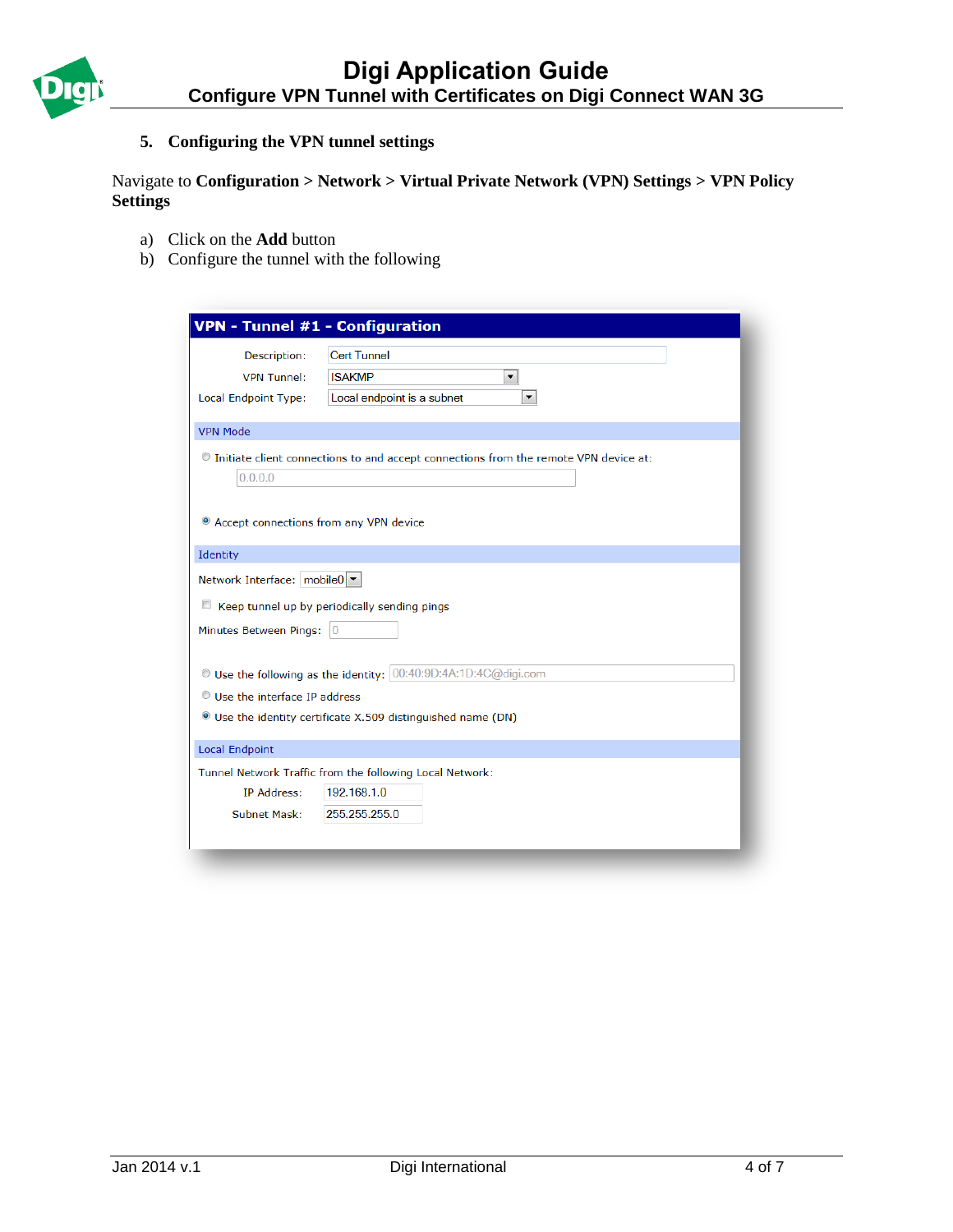

| <b>Remote Endpoint</b>                                                   |   |
|--------------------------------------------------------------------------|---|
| Tunnel Network Traffic to the following Remote Network:                  |   |
| 192.168.10.0<br><b>IP Address:</b>                                       |   |
| <b>Subnet Mask:</b><br>255.255.255.0                                     |   |
| Pre-Shared Key Settings                                                  |   |
|                                                                          |   |
| Use the following IP address, FQDN, or username for the remote VPN's ID: |   |
| wrdigiuk                                                                 |   |
|                                                                          |   |
| Use the following pre-shared key to negotiate IKE security settings:     |   |
| 123456                                                                   | ∸ |
|                                                                          |   |
|                                                                          |   |
| <b>ISAKMP Phase 1 Settings</b>                                           |   |
| General Security Settings for Phase 1                                    |   |
| Aggressive $\blacktriangledown$<br><b>Connection Mode:</b>               |   |
| ■ Enable Perfect Forward Secrecy (PFS)                                   |   |
|                                                                          |   |
| <b>NAT-T Settings</b>                                                    |   |
| ■ Enable NAT Traversal (NAT-T)                                           |   |
| Keep Alive Interval: 20                                                  |   |
|                                                                          |   |
|                                                                          |   |

|       | <b>Authentication</b>                                                                     | <b>Encryption</b>                   | <b>Integrity</b>                 | <b>SA Lifetime</b> | <b>Diffie-Hellman</b>           |        |
|-------|-------------------------------------------------------------------------------------------|-------------------------------------|----------------------------------|--------------------|---------------------------------|--------|
|       | Pre-Shared Key                                                                            | AES (256-bit)                       | M <sub>D</sub> <sub>5</sub>      | 86400 secs         | Group 2                         | Remove |
|       | Pre-Shared Key   ▼                                                                        | <b>DES</b> (64-bit)                 | MD5<br>$\blacktriangledown$<br>▼ | 86400<br>secs      | Group 2<br>$\blacktriangledown$ | Add    |
|       | <b>ISAKMP Phase 2 Settings</b>                                                            |                                     |                                  |                    |                                 |        |
|       | General Security Settings for Phase 2                                                     |                                     |                                  |                    |                                 |        |
|       | Diffie-Hellman:                                                                           | Group 2<br>$\vert \mathbf{v} \vert$ |                                  |                    |                                 |        |
|       |                                                                                           |                                     |                                  |                    |                                 |        |
|       |                                                                                           |                                     |                                  |                    |                                 |        |
|       | <b>ISAKMP Phase 2 Policies</b>                                                            |                                     |                                  |                    |                                 |        |
|       | Use the following policies to negotiate security settings --Highest priority listed last: |                                     |                                  |                    |                                 |        |
|       | <b>Encryption</b>                                                                         | <b>Authentication</b>               | <b>SA Lifetime</b>               |                    |                                 |        |
|       | AES (256-bit)                                                                             | MD <sub>5</sub>                     | 28200 secs                       | Remove             |                                 |        |
|       | <b>None</b><br>$\blacktriangledown$                                                       | None $ \mathbf{v} $                 | 28200<br>secs                    | Add                |                                 |        |
|       |                                                                                           |                                     |                                  |                    |                                 |        |
| Apply | Cancel                                                                                    |                                     |                                  |                    |                                 |        |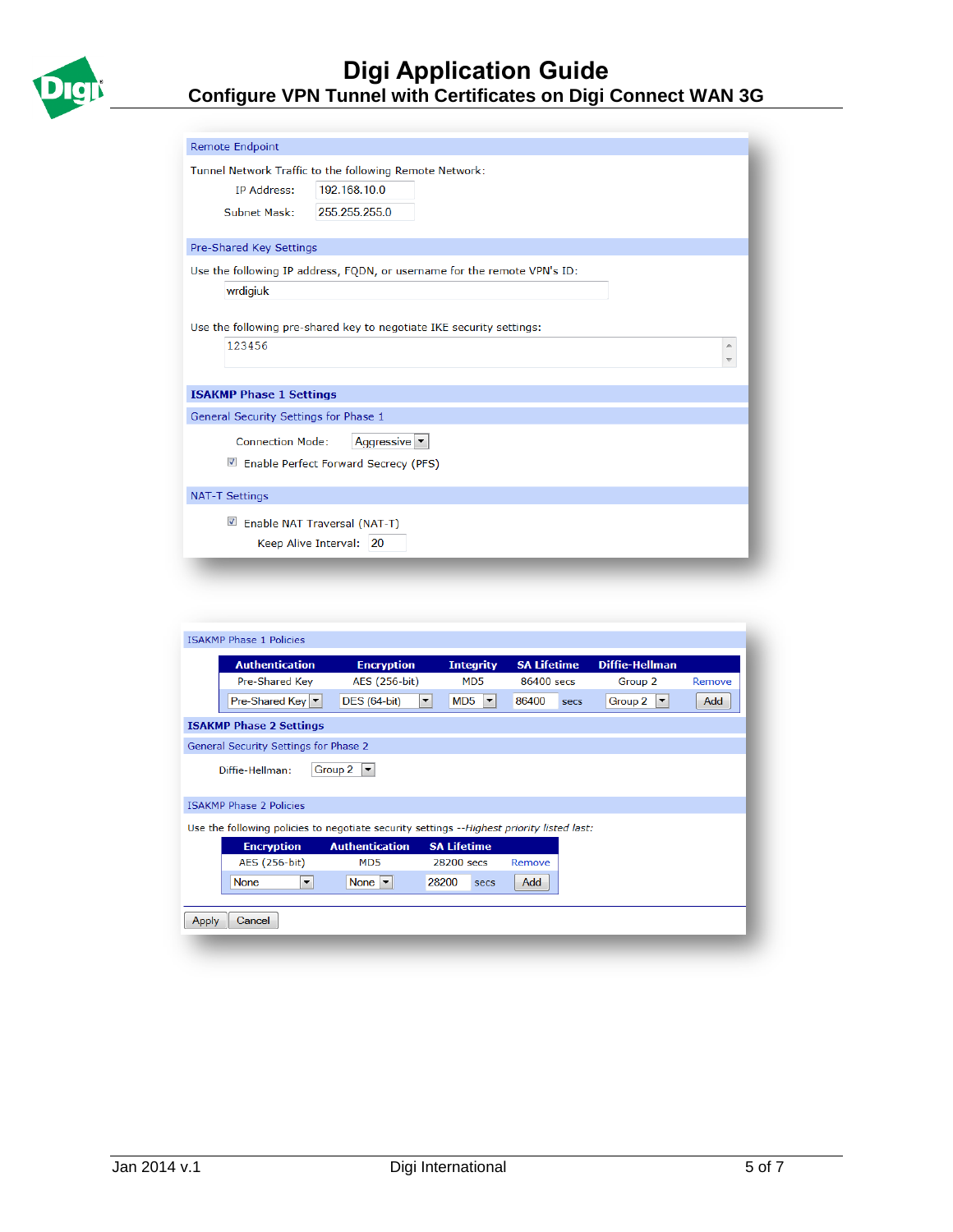

| Parameter                                                                       | Setting                                                       | Description                                                |
|---------------------------------------------------------------------------------|---------------------------------------------------------------|------------------------------------------------------------|
| Description                                                                     | Cert Tunnel                                                   | Description/name of tunnel                                 |
| <b>VPN Tunnel</b>                                                               | <b>ISAKMP</b>                                                 | <b>VPN Tunnel type</b>                                     |
| Local Endpoint Type                                                             | Local endpoint is a subnet                                    | Endpoint type                                              |
| <b>VPN Mode</b>                                                                 | Accept connections from any<br>VPN device                     | Setup device as Initiator or listener                      |
| Network Interface                                                               | Mobile <sub>0</sub>                                           | Network interface used to create the<br>tunnel             |
| Identity                                                                        | Use the indentiy certificate<br>X.509 distinguished name (DN) | Type of identity used                                      |
| Local Endpoint IP<br>Address                                                    | 192.168.1.0                                                   | Local network subnet                                       |
| <b>Local Endpoint</b><br>Subnet Mask                                            | 255.255.255.0                                                 | Local network subnet mask                                  |
| Remote Endpoint IP<br>Address                                                   |                                                               | Remote network subnet                                      |
| Remote Endpoint<br>Subnet Mask                                                  | 255.255.255.0                                                 | Remote network subnet mask                                 |
| Use The following IP<br>address, FQDN or<br>username for the<br>remote VPN's ID | wrrouter                                                      | Remote VPN's ID, should match the CN in<br>the certificate |
| Use the following pre-<br>shared key to<br>negotiate IKE<br>security settings   | 123456                                                        | IKE pre-share key                                          |
| <b>Connection Mode</b>                                                          | Aggressive                                                    | Connect Method for phase 1                                 |
| Enable Perfect<br><b>Forward Secrecy</b><br>(PFS)                               | Checked                                                       | <b>Enable PFS</b>                                          |
| Enable NAT<br>Traversal (NAT-T)                                                 | Checked                                                       | Enable NAT-T                                               |
| <b>ISAKMP Phase 1</b><br>Policies                                               | AES (256), MD5, 86400, Group<br>2                             | Phase 1 policies                                           |
| Diffie-Hellman                                                                  | Group 2                                                       | General Security settings for phase 2                      |
| <b>ISAKMP Phase 2</b><br>Policies                                               | AES (256), MD5, 28200                                         | Phase 2 policies                                           |

Click **Apply** to validate the settings. The tunnel is now created.

*Note: In this example, the certificates are only used for Identity. It is possible to also use the certificates for authentication on phase 1 (and not use a pre-shared key) by selecting RSA Signature in the ISAKMP Phase 1 policy Authentication settings.*